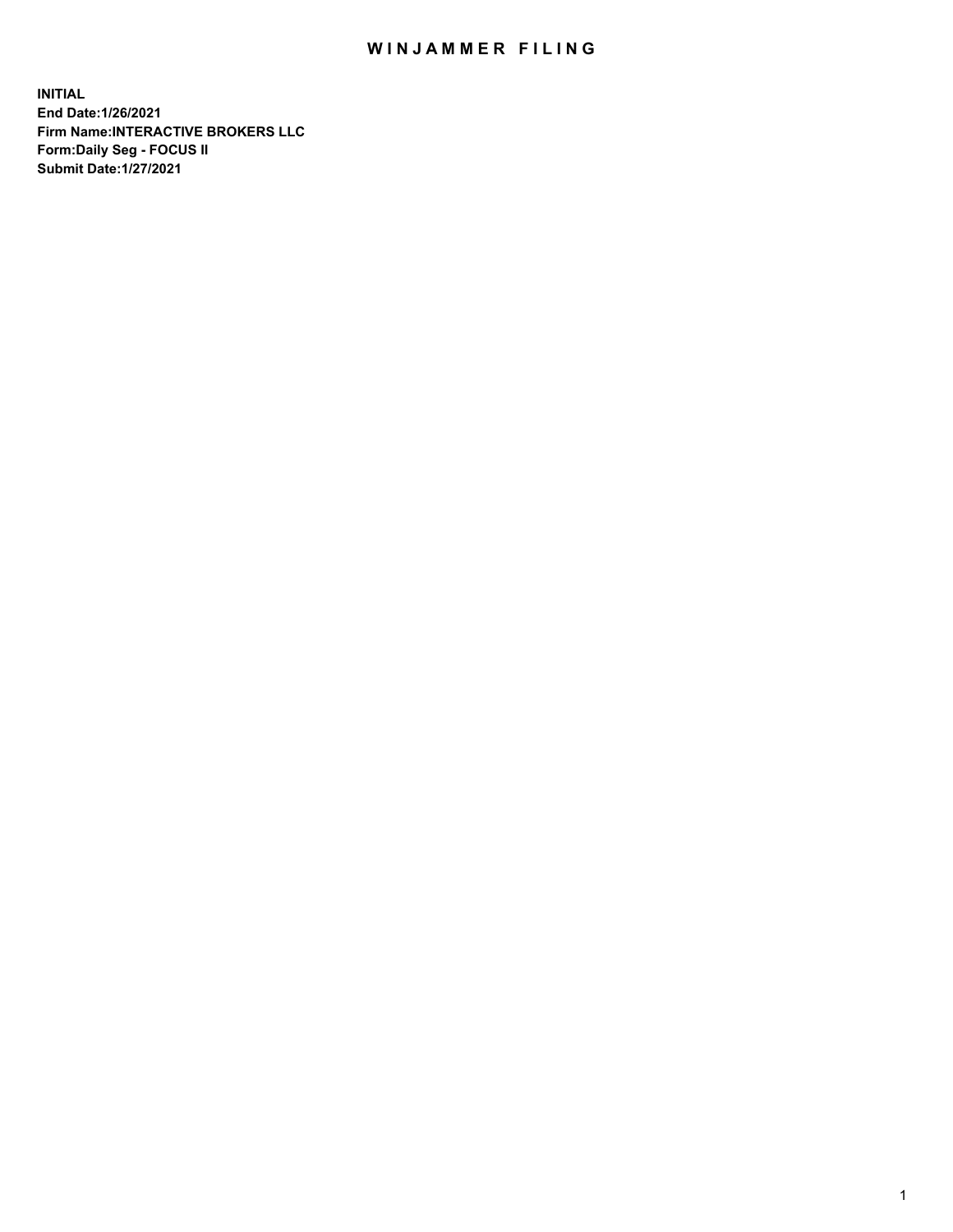**INITIAL End Date:1/26/2021 Firm Name:INTERACTIVE BROKERS LLC Form:Daily Seg - FOCUS II Submit Date:1/27/2021 Daily Segregation - Cover Page**

| Name of Company                                                                                                                                                                                                                                                                                                               | <b>INTERACTIVE BROKERS LLC</b>                                                            |  |
|-------------------------------------------------------------------------------------------------------------------------------------------------------------------------------------------------------------------------------------------------------------------------------------------------------------------------------|-------------------------------------------------------------------------------------------|--|
| <b>Contact Name</b>                                                                                                                                                                                                                                                                                                           | James Menicucci                                                                           |  |
| <b>Contact Phone Number</b>                                                                                                                                                                                                                                                                                                   | 203-618-8085                                                                              |  |
| <b>Contact Email Address</b>                                                                                                                                                                                                                                                                                                  | jmenicucci@interactivebrokers.c<br><u>om</u>                                              |  |
| FCM's Customer Segregated Funds Residual Interest Target (choose one):<br>a. Minimum dollar amount: ; or<br>b. Minimum percentage of customer segregated funds required:% ; or<br>c. Dollar amount range between: and; or<br>d. Percentage range of customer segregated funds required between: % and %.                      | $\overline{\mathbf{0}}$<br>0<br>155,000,000 245,000,000<br>0 <sub>0</sub>                 |  |
| FCM's Customer Secured Amount Funds Residual Interest Target (choose one):<br>a. Minimum dollar amount: ; or<br>b. Minimum percentage of customer secured funds required:%; or<br>c. Dollar amount range between: and; or<br>d. Percentage range of customer secured funds required between:% and%.                           | <u>0</u><br>$\overline{\mathbf{0}}$<br>80,000,000 120,000,000<br>00                       |  |
| FCM's Cleared Swaps Customer Collateral Residual Interest Target (choose one):<br>a. Minimum dollar amount: ; or<br>b. Minimum percentage of cleared swaps customer collateral required:%; or<br>c. Dollar amount range between: and; or<br>d. Percentage range of cleared swaps customer collateral required between:% and%. | <u>0</u><br>$\underline{\mathbf{0}}$<br>$\underline{0}$ $\underline{0}$<br>0 <sub>0</sub> |  |

Attach supporting documents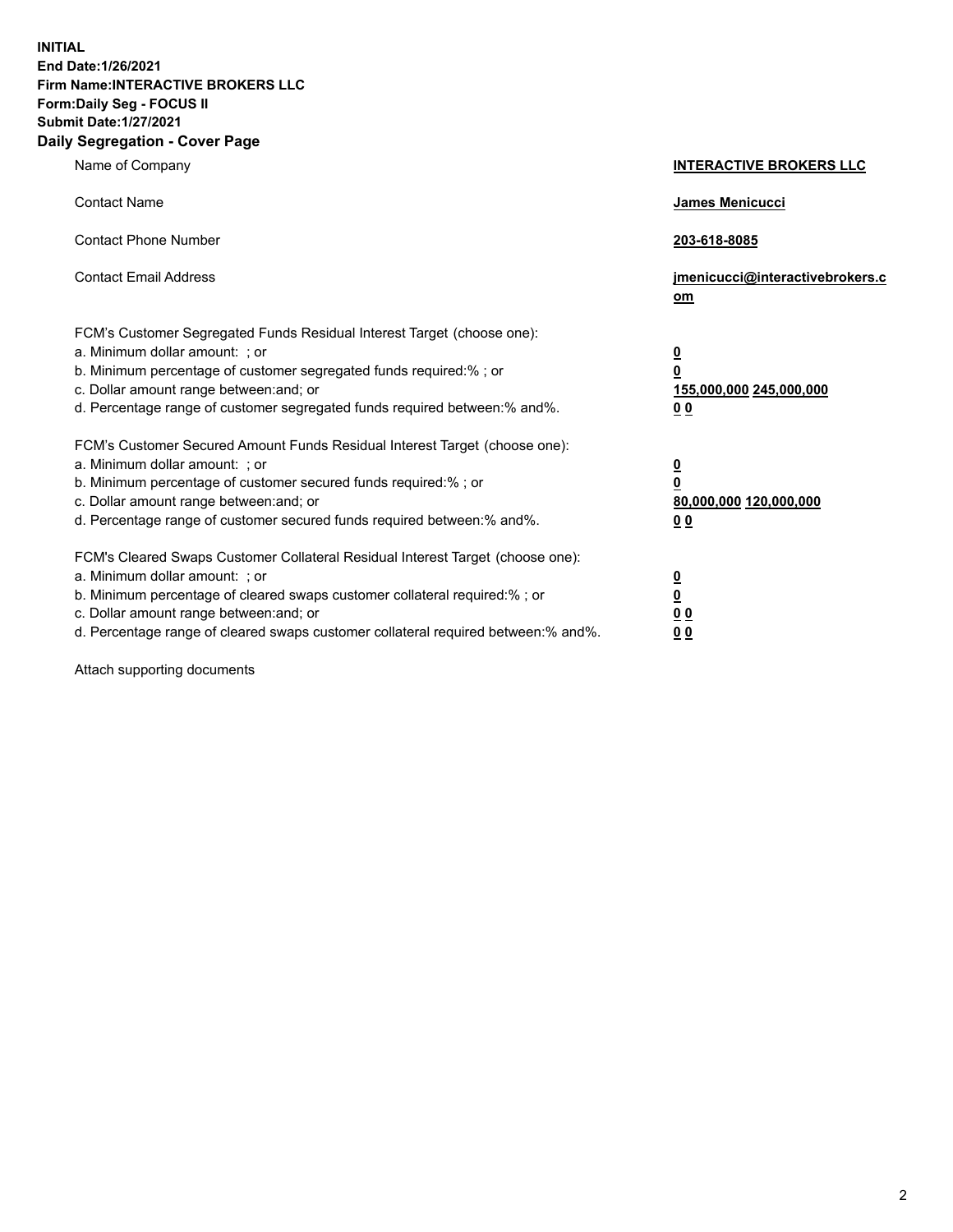**INITIAL End Date:1/26/2021 Firm Name:INTERACTIVE BROKERS LLC Form:Daily Seg - FOCUS II Submit Date:1/27/2021 Daily Segregation - Secured Amounts**

## Foreign Futures and Foreign Options Secured Amounts Amount required to be set aside pursuant to law, rule or regulation of a foreign government or a rule of a self-regulatory organization authorized thereunder **0** [7305] 1. Net ledger balance - Foreign Futures and Foreign Option Trading - All Customers A. Cash **478,254,492** [7315] B. Securities (at market) **0** [7317] 2. Net unrealized profit (loss) in open futures contracts traded on a foreign board of trade **12,673,642** [7325] 3. Exchange traded options a. Market value of open option contracts purchased on a foreign board of trade **96,172** [7335] b. Market value of open contracts granted (sold) on a foreign board of trade **-7,851** [7337] 4. Net equity (deficit) (add lines 1. 2. and 3.) **491,016,455** [7345] 5. Account liquidating to a deficit and account with a debit balances - gross amount **16,449** [7351] Less: amount offset by customer owned securities **0** [7352] **16,449** [7354] 6. Amount required to be set aside as the secured amount - Net Liquidating Equity Method (add lines 4 and 5) **491,032,904** [7355] 7. Greater of amount required to be set aside pursuant to foreign jurisdiction (above) or line 6. **491,032,904** [7360] FUNDS DEPOSITED IN SEPARATE REGULATION 30.7 ACCOUNTS 1. Cash in banks A. Banks located in the United States **71,819,913** [7500] B. Other banks qualified under Regulation 30.7 **0** [7520] **71,819,913** [7530] 2. Securities A. In safekeeping with banks located in the United States **374,991,250** [7540] B. In safekeeping with other banks qualified under Regulation 30.7 **0** [7560] **374,991,250** [7570] 3. Equities with registered futures commission merchants A. Cash **0** [7580] B. Securities **0** [7590] C. Unrealized gain (loss) on open futures contracts **0** [7600] D. Value of long option contracts **0** [7610] E. Value of short option contracts **0** [7615] **0** [7620] 4. Amounts held by clearing organizations of foreign boards of trade A. Cash **0** [7640] B. Securities **0** [7650] C. Amount due to (from) clearing organization - daily variation **0** [7660] D. Value of long option contracts **0** [7670] E. Value of short option contracts **0** [7675] **0** [7680] 5. Amounts held by members of foreign boards of trade A. Cash **181,188,457** [7700] B. Securities **0** [7710] C. Unrealized gain (loss) on open futures contracts **860,329** [7720] D. Value of long option contracts **96,172** [7730] E. Value of short option contracts **-7,851** [7735] **182,137,107** [7740] 6. Amounts with other depositories designated by a foreign board of trade **0** [7760] 7. Segregated funds on hand **0** [7765] 8. Total funds in separate section 30.7 accounts **628,948,270** [7770] 9. Excess (deficiency) Set Aside for Secured Amount (subtract line 7 Secured Statement Page 1 from Line 8) **137,915,366** [7380] 10. Management Target Amount for Excess funds in separate section 30.7 accounts **80,000,000** [7780] 11. Excess (deficiency) funds in separate 30.7 accounts over (under) Management Target **57,915,366** [7785]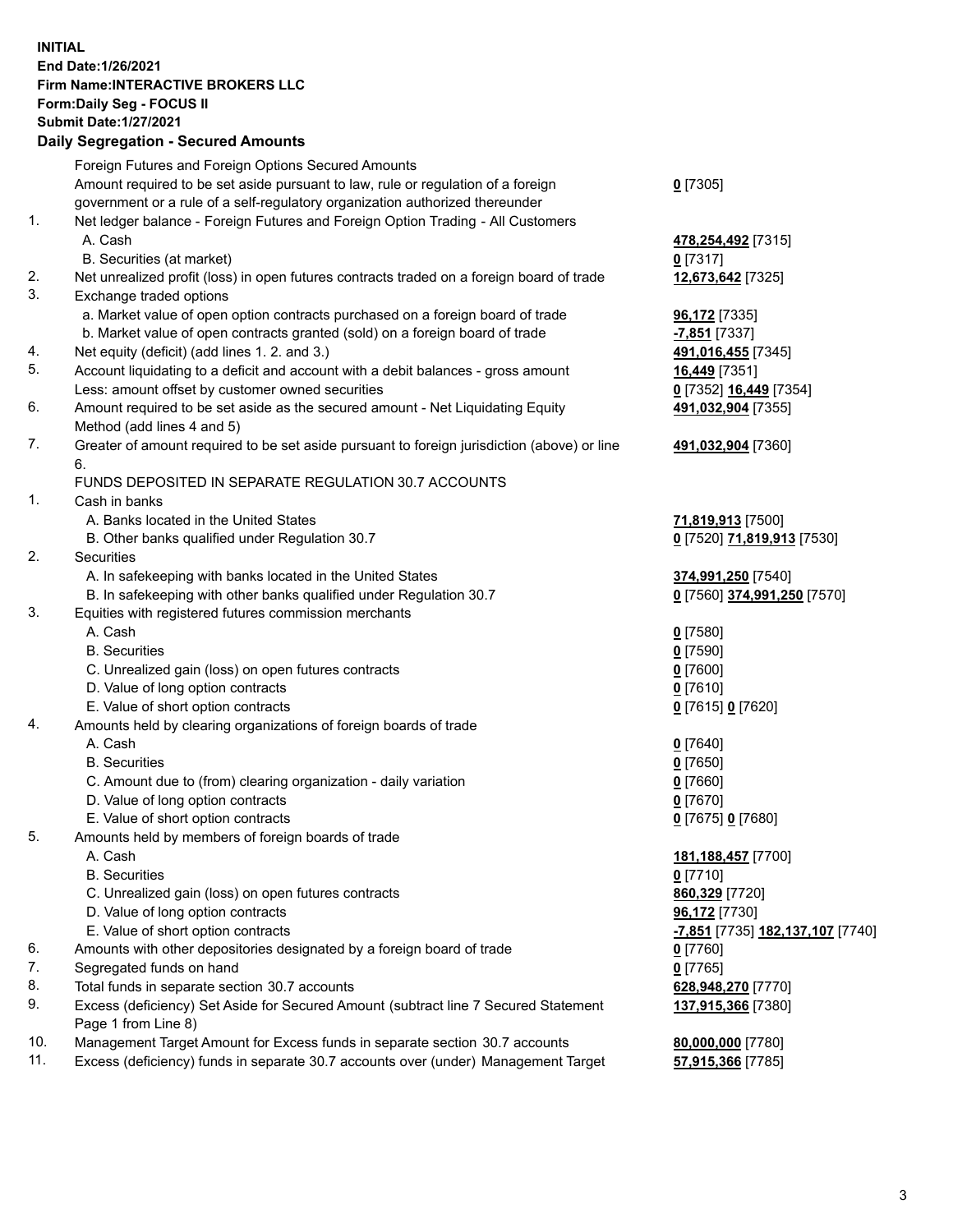**INITIAL End Date:1/26/2021 Firm Name:INTERACTIVE BROKERS LLC Form:Daily Seg - FOCUS II Submit Date:1/27/2021 Daily Segregation - Segregation Statement** SEGREGATION REQUIREMENTS(Section 4d(2) of the CEAct) 1. Net ledger balance A. Cash **5,465,172,813** [7010] B. Securities (at market) **0** [7020] 2. Net unrealized profit (loss) in open futures contracts traded on a contract market **213,261,571** [7030] 3. Exchange traded options A. Add market value of open option contracts purchased on a contract market **264,736,637** [7032] B. Deduct market value of open option contracts granted (sold) on a contract market **-248,517,873** [7033] 4. Net equity (deficit) (add lines 1, 2 and 3) **5,694,653,148** [7040] 5. Accounts liquidating to a deficit and accounts with debit balances - gross amount **3,166,384** [7045] Less: amount offset by customer securities **0** [7047] **3,166,384** [7050] 6. Amount required to be segregated (add lines 4 and 5) **5,697,819,532** [7060] FUNDS IN SEGREGATED ACCOUNTS 7. Deposited in segregated funds bank accounts A. Cash **1,674,923,121** [7070] B. Securities representing investments of customers' funds (at market) **2,194,890,900** [7080] C. Securities held for particular customers or option customers in lieu of cash (at market) **0** [7090] 8. Margins on deposit with derivatives clearing organizations of contract markets A. Cash **21,705,242** [7100] B. Securities representing investments of customers' funds (at market) **2,018,693,133** [7110] C. Securities held for particular customers or option customers in lieu of cash (at market) **0** [7120] 9. Net settlement from (to) derivatives clearing organizations of contract markets **-3,288,842** [7130] 10. Exchange traded options A. Value of open long option contracts **264,329,711** [7132] B. Value of open short option contracts **-248,473,267** [7133] 11. Net equities with other FCMs A. Net liquidating equity **0** [7140] B. Securities representing investments of customers' funds (at market) **0** [7160] C. Securities held for particular customers or option customers in lieu of cash (at market) **0** [7170] 12. Segregated funds on hand **0** [7150] 13. Total amount in segregation (add lines 7 through 12) **5,922,779,998** [7180] 14. Excess (deficiency) funds in segregation (subtract line 6 from line 13) **224,960,466** [7190] 15. Management Target Amount for Excess funds in segregation **155,000,000** [7194]

16. Excess (deficiency) funds in segregation over (under) Management Target Amount Excess

**69,960,466** [7198]